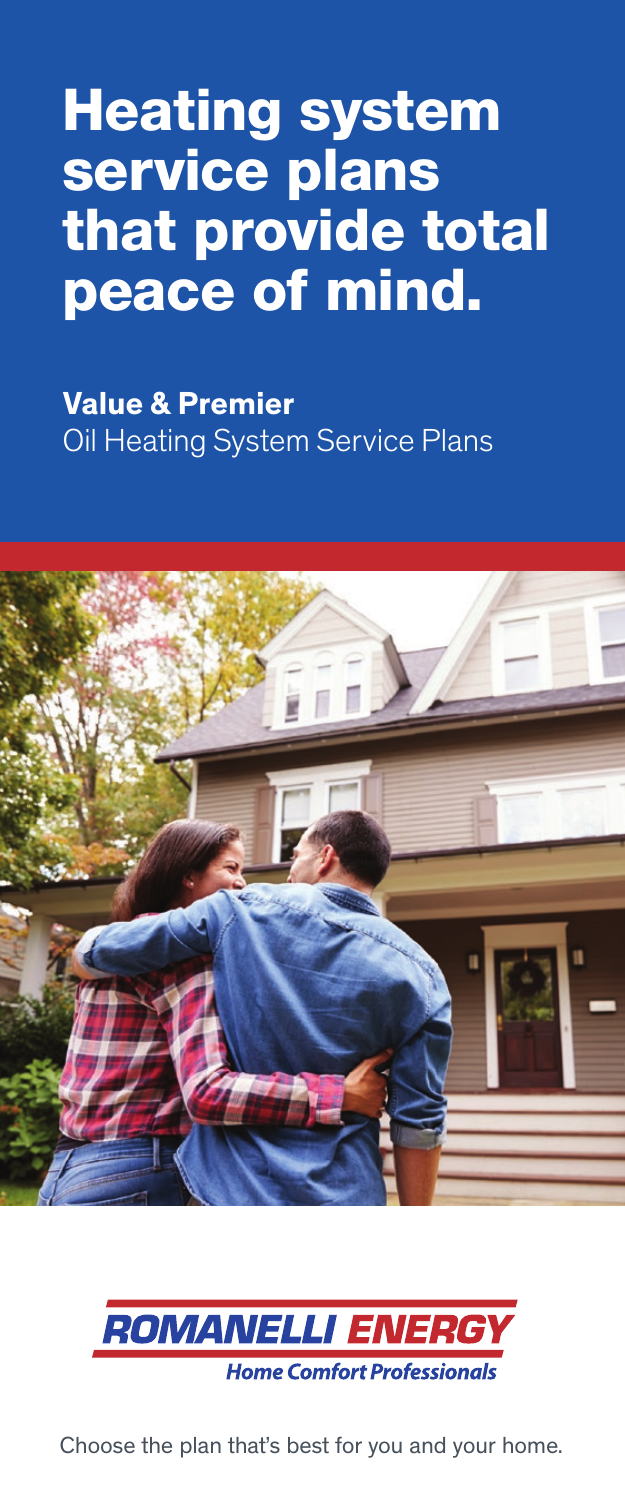

# The service plans you need to keep your heating oil system up and running.

**For more than 80 years,** Romanelli Energy has been delivering the best products and services to generations of satisfied customers. Our friendly local team provides satisfaction every day with reliable delivery, expert service and installation, and valuable advice on conserving fuel and saving money. Now more than ever, our knowledge and expertise are helping customers keep their energy costs under control.

We're always striving to do our best to bring customers the best products and services. That's why we have comprehensive service plan options to keep your heating oil system working all year while providing the peace of mind you need if any emergency problems do happen.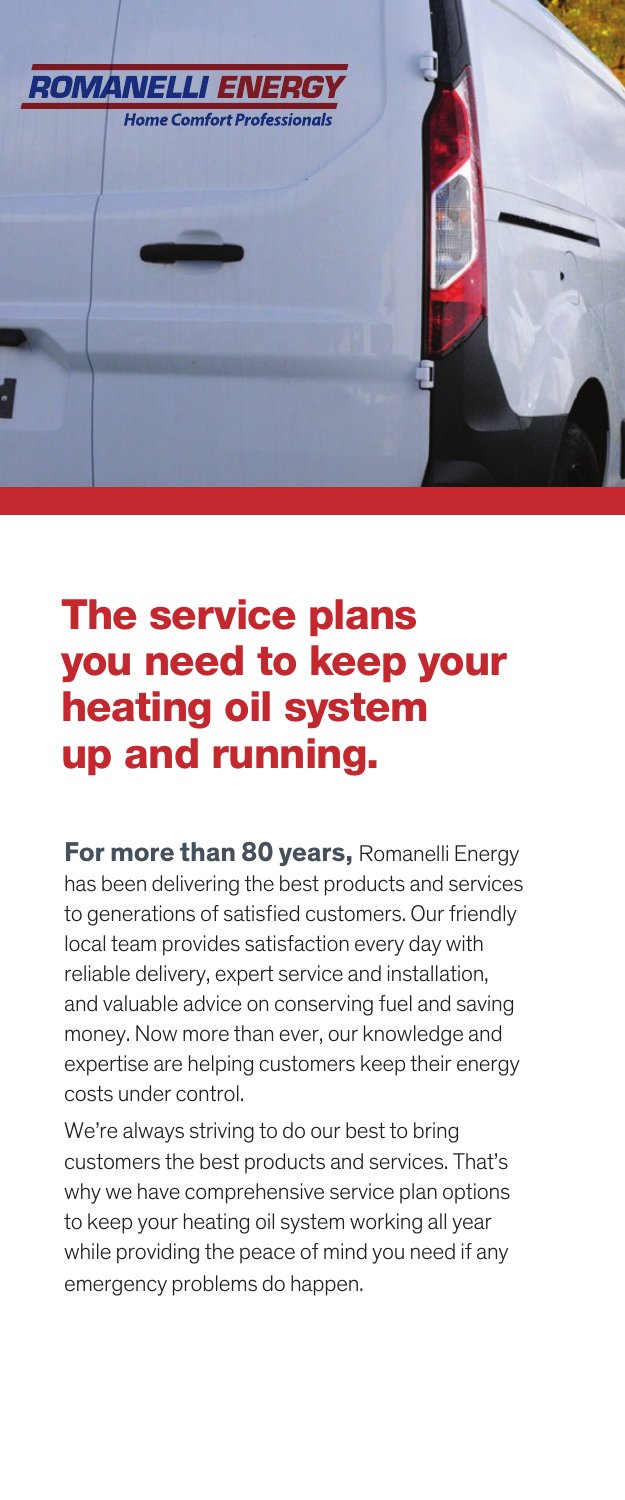

### **Oil Heating System Service Plans**

Just like changing the oil in your car, your oil heating system should be tuned up annually to help reduce the amount of fuel that your system uses, which is good for your energy savings and the environment. Each of our service plans provide you with:

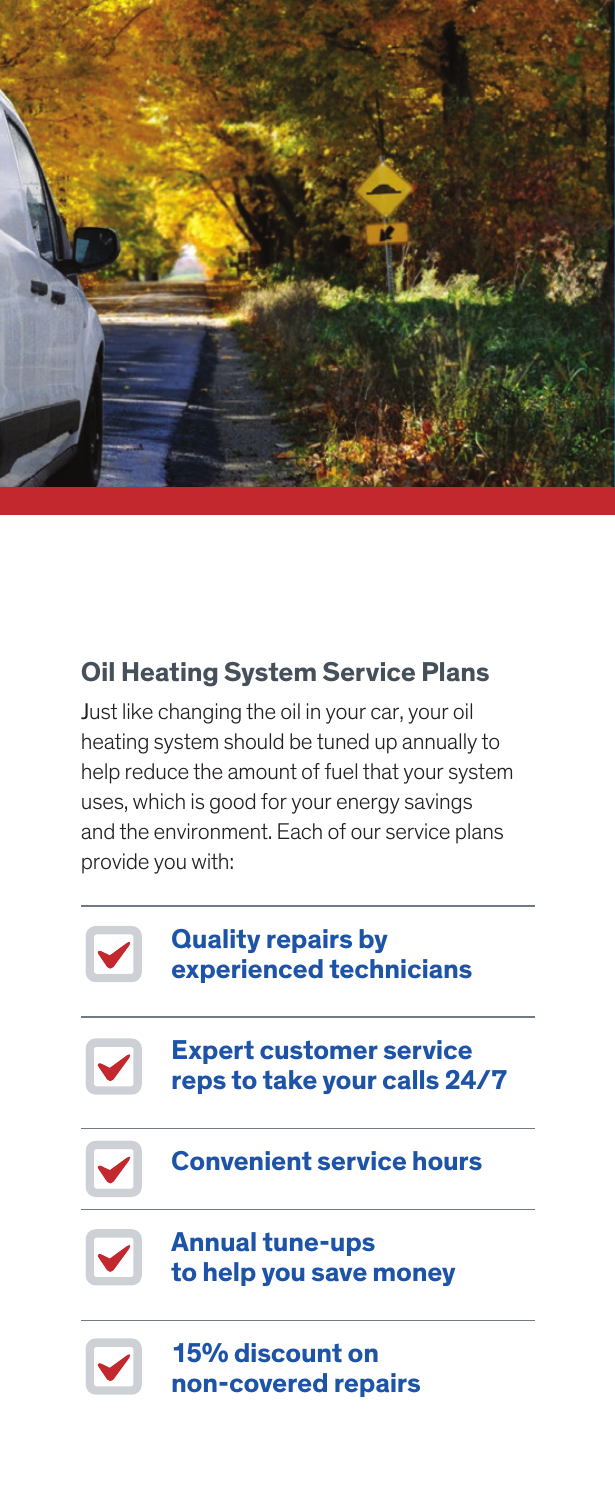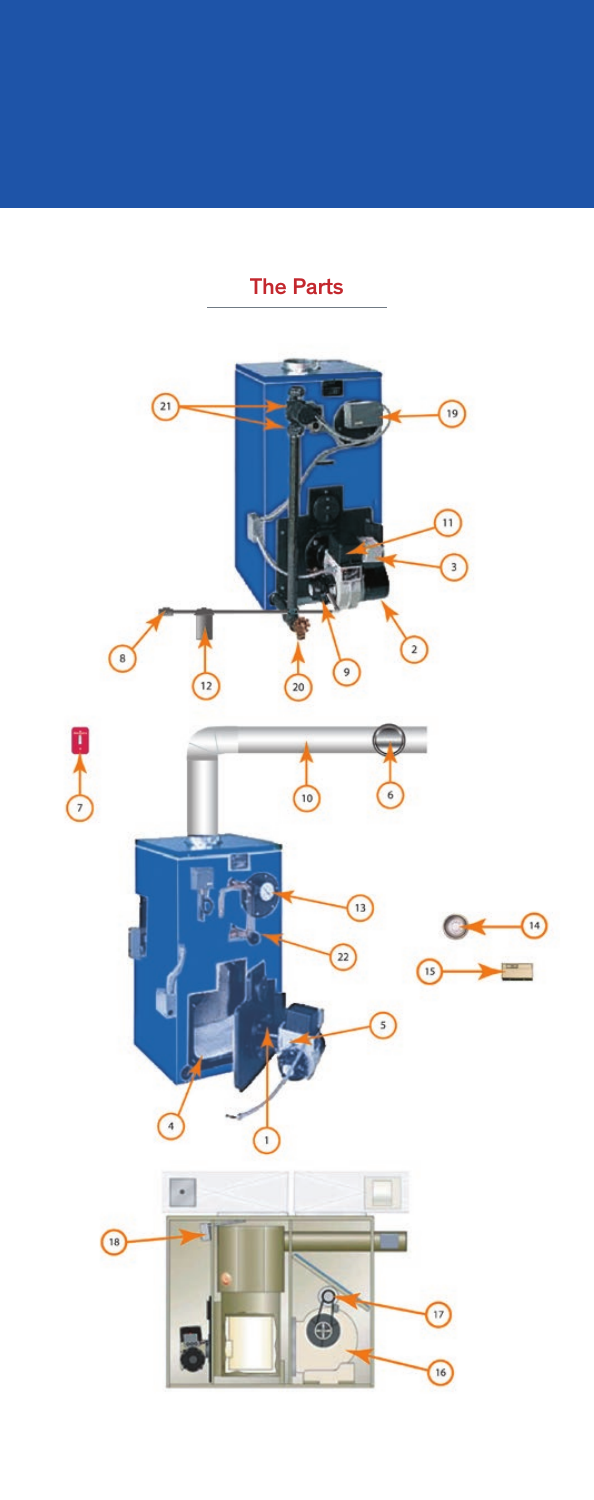The Value Plan **V**

Extensive coverage for the budget-minded homeowner.



#### Fuel & Combustion

| 1  | Air Tube                                              |  |
|----|-------------------------------------------------------|--|
| 1  | <b>Burner Coupling</b>                                |  |
| 2  | <b>Burner Fan</b>                                     |  |
| 2  | <b>Burner Motor</b>                                   |  |
| 3  | Cad Cell Eye                                          |  |
| 3  | Cad Cell Relay                                        |  |
| 4  | <b>Combustion Chamber</b><br>(wet-based, max 2.5 GPH) |  |
| 5  | Delayed Oil Valve                                     |  |
| 6  | Draft Regulator (up to 9" diameter)                   |  |
| 1  | Electrodes                                            |  |
| 7  | <b>Emergency Switch</b>                               |  |
| 1  | End Cone                                              |  |
| 8  | <b>Firomatic Valve</b>                                |  |
| 9  | Fuel Pump                                             |  |
| 9  | Fuel Pump Gasket                                      |  |
| 9  | Fuel Pump Strainer                                    |  |
| 10 | Flue Pipe (max 9" diameter)                           |  |
| 11 | Igniters                                              |  |
| 11 | Ignition Transformer                                  |  |
| 1  | Nozzle                                                |  |
| 1  | Nozzle Adapter                                        |  |
| 1  | Nozzle Line                                           |  |
|    | Oil Check Valve                                       |  |
|    |                                                       |  |

Additional terms and conditions may apply.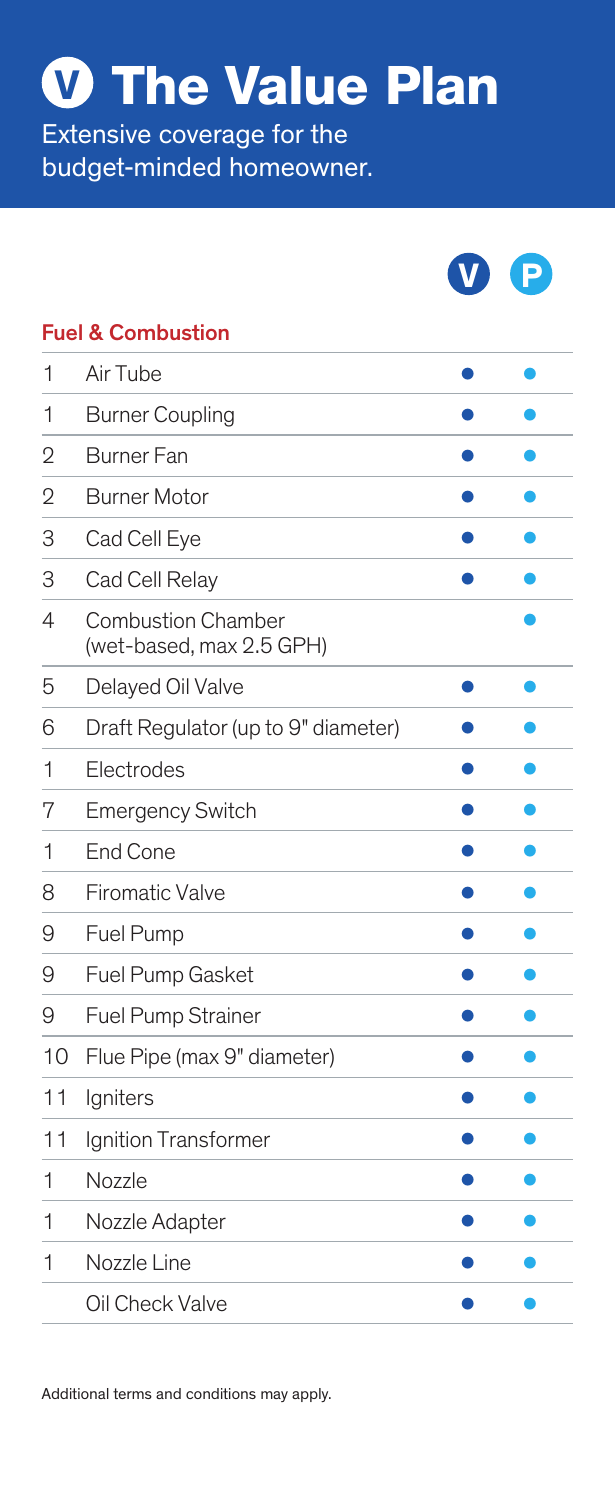The Premier Plan **P**

Comprehensive coverage for peace of mind.

| 12 Oil Filter Cartridge                |  |
|----------------------------------------|--|
| 12 Oil Filter Complete                 |  |
| Oil Safety Valve                       |  |
| Porcelains                             |  |
| <b>Primary Control</b>                 |  |
| 14 Thermostat Standard                 |  |
| 15 Thermostat Clock Type (\$50 credit) |  |
|                                        |  |

**V P**

### Warm Air

| 16 Blower Complete (up to 3/4 HP) |  |
|-----------------------------------|--|
| 17 Blower Motor (up to 3/4 HP)    |  |
| 18 Fan & Limit Control            |  |
| 18 Fan Control                    |  |

#### Hot Water and Steam Components

|     | Air Scoop                                                |  |
|-----|----------------------------------------------------------|--|
| 19  | Aquastat (auto type only)                                |  |
| 19  | Aquastat Well                                            |  |
|     | Automatic Air Vent (boiler room only)                    |  |
|     | <b>Balancing Valve</b>                                   |  |
| 20. | <b>Boiler Drain Valve</b>                                |  |
|     | Boiler Relief Valve (up to 1" diameter)                  |  |
|     | 21 Circulator Complete<br>(kitchen zone up to 1/12 HP)   |  |
|     | 21 Circulator Components<br>(kitchen zone up to 1/12 HP) |  |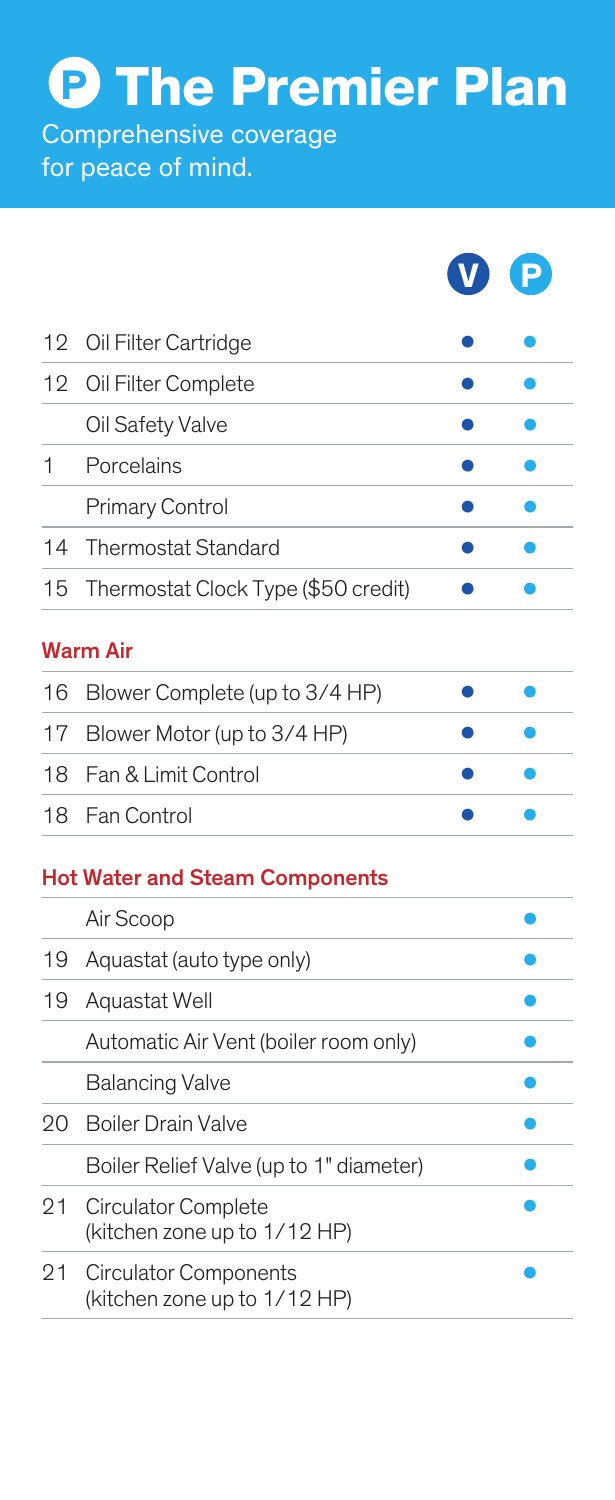

|    | Circulator Relay<br>(kitchen zone up to 1/12 HP)      |
|----|-------------------------------------------------------|
|    | Domestic Relief Valve                                 |
|    | Dual Valve                                            |
|    | Expansion Tank (max 24 gallons)                       |
|    | <b>Expansion Tank Valve</b>                           |
|    | Extrol Tank (max $#60$ )                              |
|    | <b>Feed Valve</b>                                     |
|    | <b>Feed Valve Washer</b>                              |
|    | <b>Flow Check Valve</b>                               |
| 22 | Gauge Glass & Washers                                 |
|    | Limit Control                                         |
|    | Low Voltage Transformer                               |
|    | <b>Manual Feed Valve</b>                              |
|    | Pop Safety Valve (up to 1" diameter)                  |
|    | Pressure Gauge                                        |
|    | Pressuretrol (auto type only)                         |
| 13 | Pressure/Temperature Gauge                            |
|    | Zone Valve Complete<br>(kitchen zone up to 1" diam.)  |
|    | Zone Valve Component<br>(kitchen zone up to 1" diam.) |

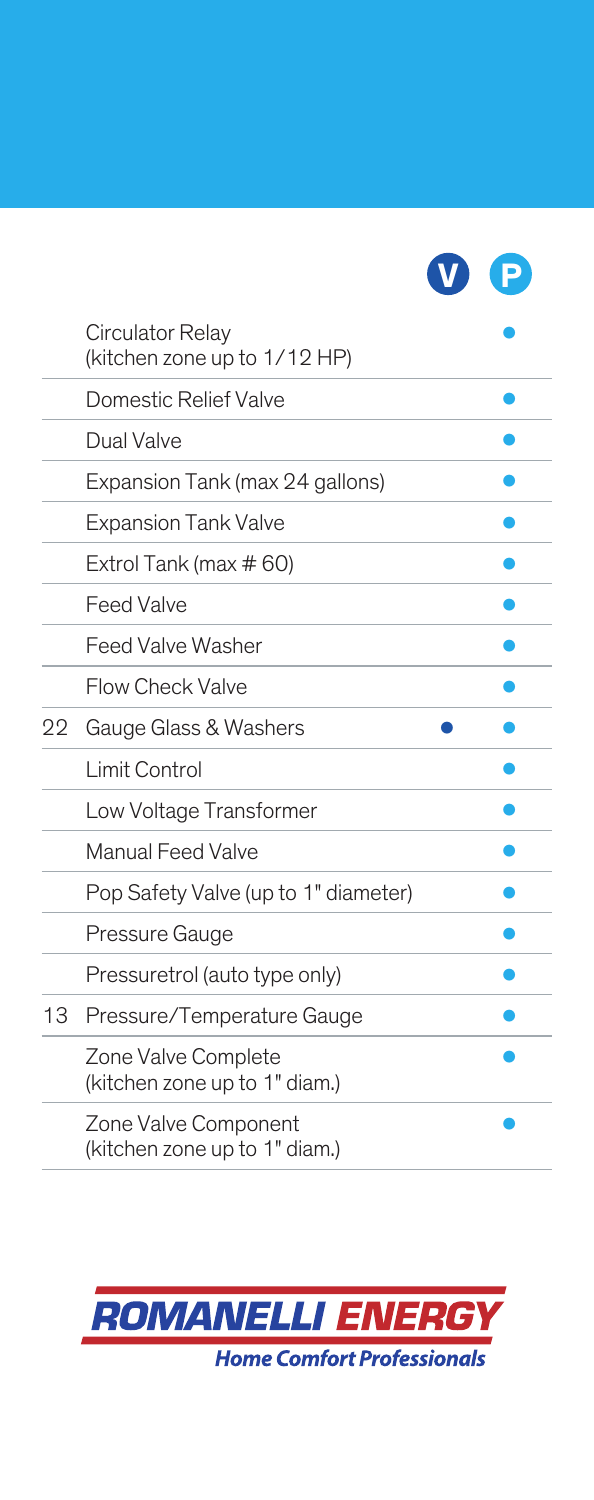### **Heat distribution**

Oil-fired heating systems distribute heat in one of three ways: warm air through vents, hot water through baseboards, or steam through radiators. Your thermostat senses that room temperature has fallen below your thermostat setting and sends a signal to your heating system to provide heat for your home.

When your oil burner is engaged, heating oil travels from the tank to the burner by way of a pump where it becomes a fine mist mixed with air. The fuel/air mixture is then injected into the burner where it is ignited in the combustion chamber.

### **Heating system types**

Depending on the type of system you have, waterbased or warm air, the system works differently to disperse heat throughout your home.

There are two main types of water-based systems: hot water systems and steam systems. Water is heated in either a cast iron or steel boiler before it is dispersed throughout your home.

In a hot water system, the heated water is circulated through radiators or baseboards.

In a steam system, water turns to steam and rises through pipes to the radiators. In a warm air system, your furnace heats air. A blower then sends the heated air up through ducts and out of vents in your floors or walls. The air gets drawn back to the furnace through a return duct, and the cycle repeats.

Finally, emissions from the combustion of fuel and air exit the system through a flue pipe that runs out of your home through the chimney.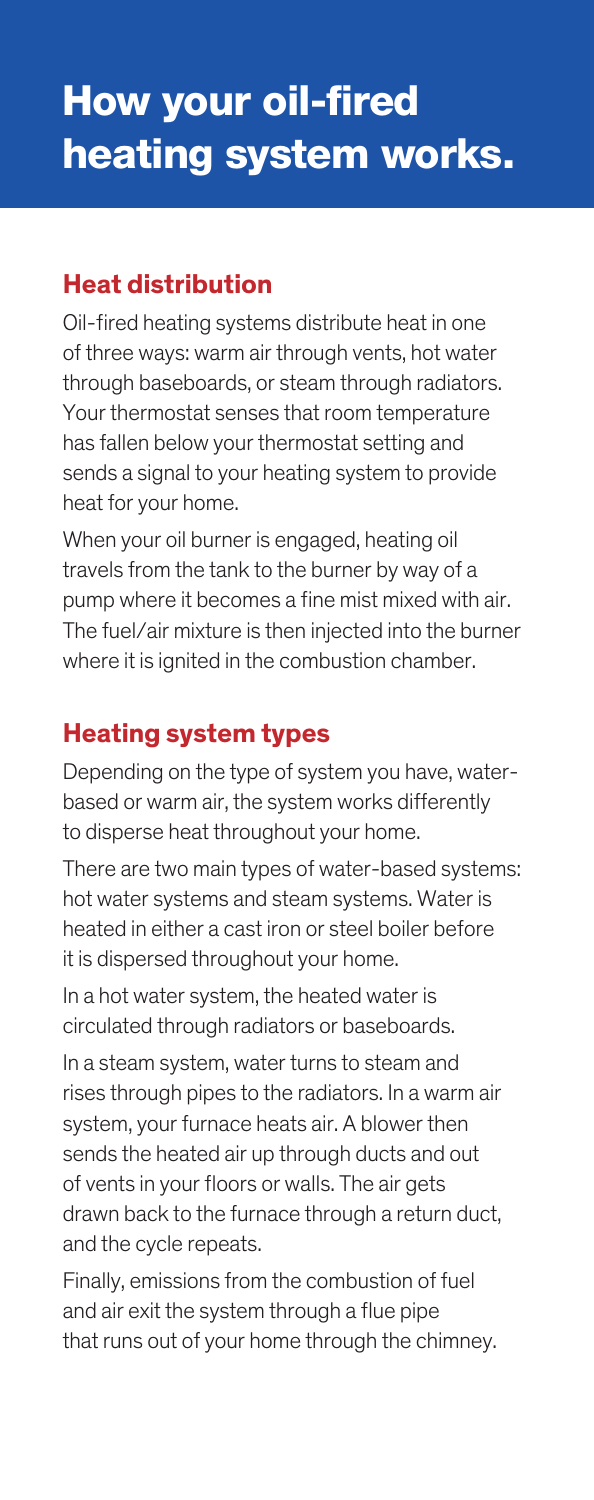### Typical Hydronic System

Hot water or steam



### Typical Warm Air System

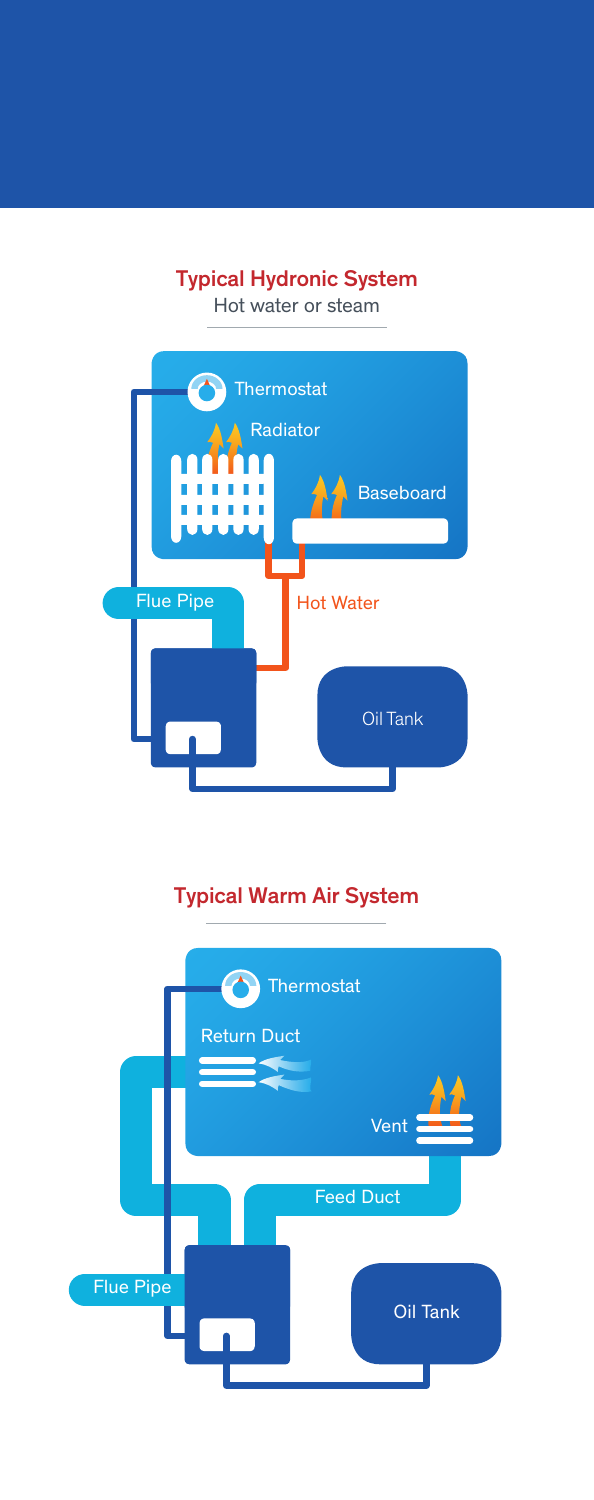## **Still need more coverage?**

We have other enhancements and agreements that are available at an additional cost to your existing plan and these are priced separately. They allow you to extend your coverage with more comprehensive protection and help you prepare for unexpected repair costs by allowing you to customize your protection to suit your needs. You must currently have a Romanelli Energy Value or Premier Service Plan to add any enhancement coverage.

### **Optional enhancements**

#### **24 Hours-a-Day/365 Days-a-Year Service**

This enhancement extends your primary coverage by giving you access to Romanelli Energy service 24 hours a day, 365 days a year. It waives our after hours diagnostic fee.

#### **Direct and Indirect Water Heater Repair and Part Replacement\***

This enhancement covers repairs and replacement of the parts listed below:

Air tube Aquastat (auto type only) Burner coupling Burner fan Burner motor Cad cell complete Circulator (bronze type, up to 1/16 HP) Delayed oil valve Draft regulator (up to 9" diameter) Drain valve

Drip tube Electrodes Electrode wire & clips Emergency switch End cone Firomatic valve Flue pipe (up to 9" diameter) Fuel pump Fuel pump gasket Fuel pump strainer Igniters Ignition transformer

Nozzle Nozzle adapter Nozzle line Oil check valve Oil filter cartridge Oil filter complete Oil safety valve Porcelains Preference relay Primary control Relief valve

\*Covers residential, oil-fired water heaters up to a maximum firing rate of 1.25 gallons per hour. **Excludes coverage of the water heater tank,** recirculation lines and components, and anode rods. Service requested to start prior to 8:00am or after 5:00pm, on federal holidays (days when the post office is closed), or weekends, is subject to our standard diagnostic fee, unless you have purchased the 24/365 enhancement. Repair and/or replacement must be performed by Romanelli Energy.

#### **Limited Boiler and Furnace Replacement\*\***

This coverage provides an allowance of \$1,000 toward replacement of your main heating boiler or furnace if a Romanelli Energy inspection determines that your existing equipment is not repairable. The new boiler or furnace must be replaced by Romanelli Energy. Allowance is payable as a reduction to our normal retail price for the model specified.

\*\*Existing equipment must be inspected by Romanelli Energy to qualify.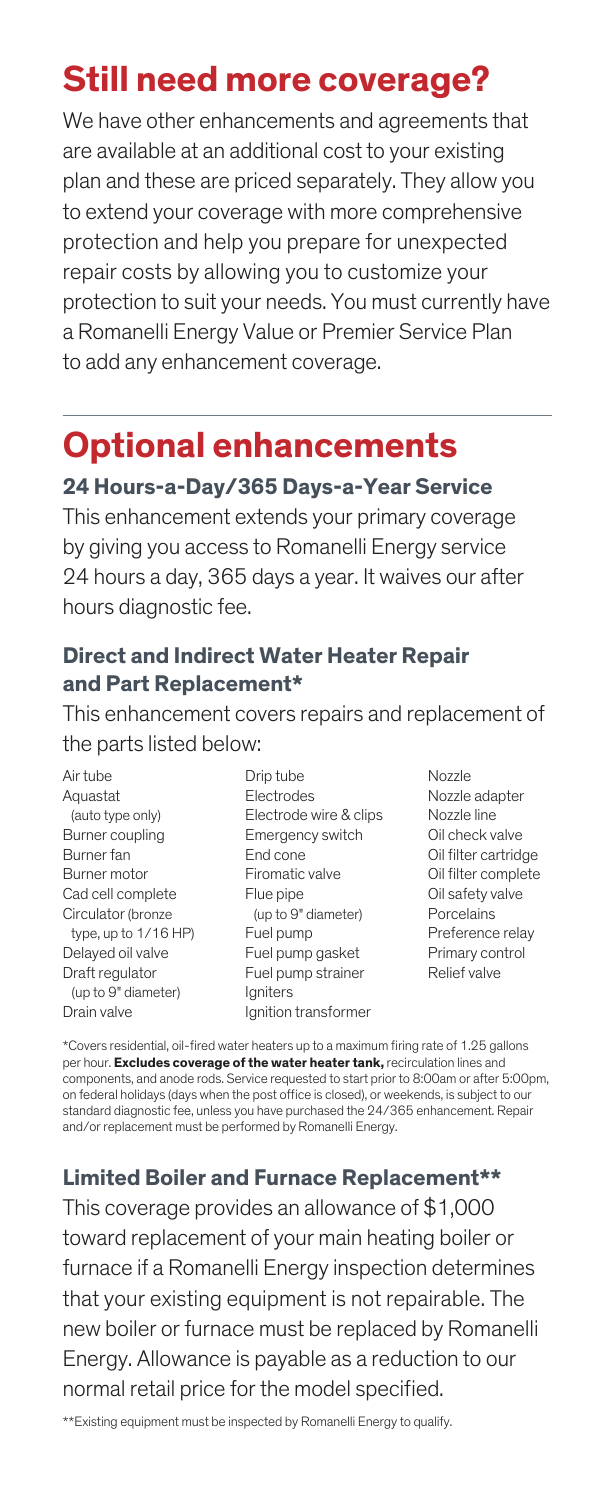### **Optional Zone Coverage†**

### This enhancement covers repair and replacement of the parts listed below:

Automatic air vents (boiler room only) Circulator complete (up to 1/12 HP) Circulator coupling (up to 1/12 HP) Circulator flanges and gaskets (up to 1-1/2" diameter)

Circulator impeller (up to 1/12 HP) Circulator motor (up to 1/12 HP) Circulator mounts (up to 1/12 HP)

Circulator relay Flow check valve (up to 1-1/2" diam.) Isolation valves (up to 1-1/2" diam.) Thermostat (standard) Thermostat (clock type \$50 credit) Zone valve (up to 1" diameter) Zone valve motor (up to 1" diameter)

**† Not available on steam systems and excludes air handlers.** Service requested to start prior to 8:00am or after 5:00pm, on federal holidays (days when the post office is closed) or weekends, is subject to our standard diagnostic fee, unless you have purchased the 24/365 enhancement. Repair and/or replacement must be performed by Romanelli Energy.

# **Additional agreements**

### **CARE® Environmental Protection**

Fortunately, oil releases don't happen too often. But when they do, they can damage the environment and cost thousands of dollars to clean up. And worse, most homeowners insurance doesn't cover oil releases. The CARE program protects your investment in your home by providing clean-up coverage in case your tank, connected piping or oil lines leak. The CARE program is available for above-ground fuel tanks‡ and provides:

- Up to \$100,000 for clean-up (does not include tank replacement)
- Clean-up of releases from entire fuel oil system, including piping and lines
- Limited cost share
- Transferable if you sell your home
- Experienced professionals to handle the work

‡A separate program is available for underground fuel oil storage tanks. Underground oil tanks require a one-time testing fee in addition to the cost of the program.

### **Oil Tank Agreement**

In the event of an oil tank failure, this agreement gives you an allowance of \$750 toward a replacement tank. Your allowance is payable as a reduction to our normal retail price for the model specified. Replacement or repair must be done by Romanelli Energy.

Additionally, this coverage includes:

- Exposed fill and vent lines (up to 15' from the tank)
- Exposed oil lines (up to 15' from the tank), tank legs, vent alarm and tank valve